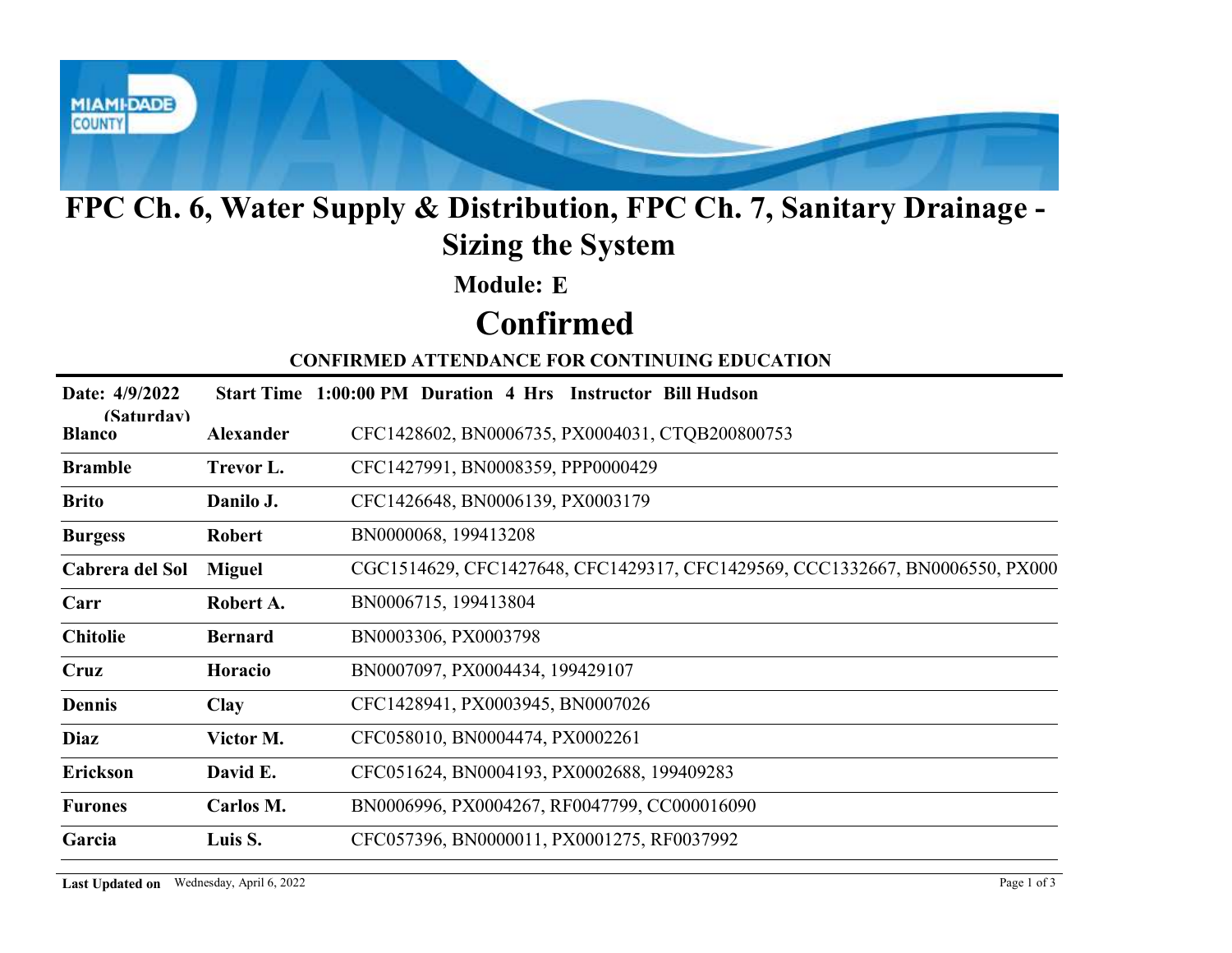

# FPC Ch. 6, Water Supply & Distribution, FPC Ch. 7, Sanitary Drainage - Sizing the System

# Confirmed

#### CONFIRMED ATTENDANCE FOR CONTINUING EDUCATION

| FPC Ch. 6, Water Supply & Distribution, FPC Ch. 7, Sanitary Drainage -<br><b>Sizing the System</b> |                    |                                                             |  |  |
|----------------------------------------------------------------------------------------------------|--------------------|-------------------------------------------------------------|--|--|
|                                                                                                    |                    | <b>Module: E</b>                                            |  |  |
|                                                                                                    |                    | <b>Confirmed</b>                                            |  |  |
|                                                                                                    |                    | <b>CONFIRMED ATTENDANCE FOR CONTINUING EDUCATION</b>        |  |  |
| Date: 4/9/2022                                                                                     |                    | Start Time 1:00:00 PM Duration 4 Hrs Instructor Bill Hudson |  |  |
| (Saturdav)<br>Garcia                                                                               | <b>Alex</b>        | CFC1426584, BN0007047, PX0004185                            |  |  |
| Gonzalez                                                                                           | Robert D.          | BN0006748, PX0003748, 200800695                             |  |  |
| Gonzalez                                                                                           | Eduardo            | CFC1427032, CGC1525152, BN0006479, PX0003533                |  |  |
| Greaves, P.E.                                                                                      | Raul               | PE0053277, CMC056967, CFC1429978                            |  |  |
| <b>Gunn V</b>                                                                                      | <b>Barnette K.</b> | BN0007109, 200800694                                        |  |  |
| <b>Jimenez</b>                                                                                     | Odemar             | CFC1427858, BN0007291, PX0004020                            |  |  |
| Jones, Jr.                                                                                         | Robert L.          | CFC044373, BN0001213, PX0002379, 199411713                  |  |  |
| <b>Mendez</b>                                                                                      | Gonzalo            | CFC1428756, CFC1428295, CUC1225367, BN0007515, PX0004180    |  |  |
| <b>Moreno</b>                                                                                      | Cergio             | CFC1427228, BN0008087, PX0004659                            |  |  |
| O'Connor                                                                                           | Kevin P.           | BN0006863, 199414600                                        |  |  |
| Ogden                                                                                              | Michael T.         | CFC027506, BN0004279, PX0002096                             |  |  |
| Perez                                                                                              | Freddy E.          | CFC048272, BN0004782, PX0002522                             |  |  |
| Randall                                                                                            | Zachary E.         | CFC1427608, BN0006241, PX0003663                            |  |  |